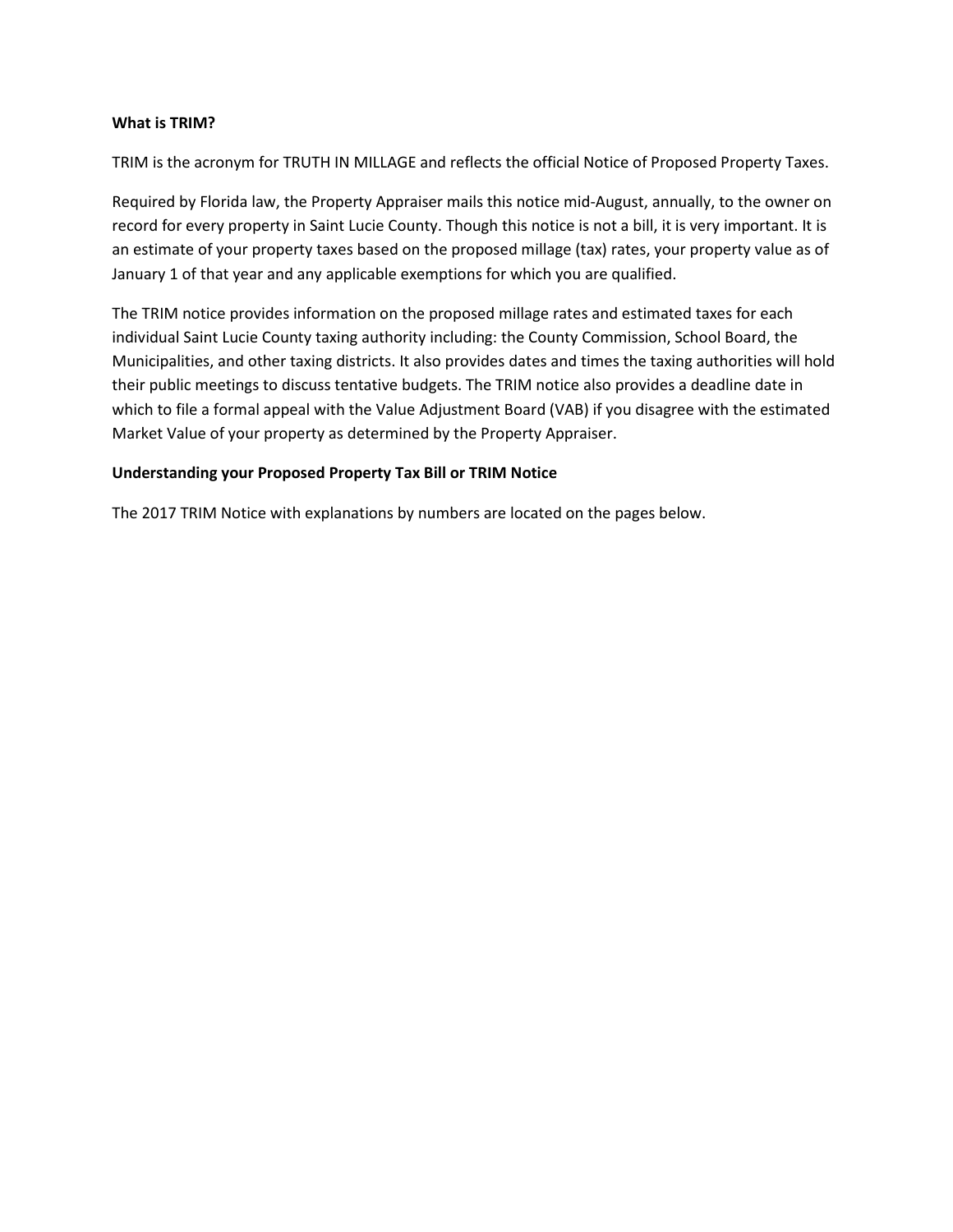#### **PROPOSED OR ADOPTED NON-AD VALOREM ASSESSMENTS 2017 NOTICE OF PROPOSED PROPERTY TAXES AND SAINT LUCIE COUNTY TAXING AUTHORITIES**

1

### Parcel ID

Owners Name Owners Address Owners City, State, Zip

#### **DO NOT PAY - THIS IS NOT A BILL**

general public and to answer questions on the proposed tax change and budget PRIOR TO TAKING FINAL ACTION. Each taxing authority may AMEND OR ALTER its proposals at the hearing. The taxing authorities which levy property taxes against your property will soon hold PUBLIC HEARINGS to adopt budgets and tax rates for the next year. The purpose of the PUBLIC HEARINGS is to receive opinions from the

| Account Number:<br>Tax Code:<br>Site address<br>Location:<br>Legal Desc: | Municipality |  |
|--------------------------------------------------------------------------|--------------|--|
|--------------------------------------------------------------------------|--------------|--|

| $\overline{2}$                                  | 3         |                             |           | $\overline{4}$                  | 5         |                                 | 6                         |  |
|-------------------------------------------------|-----------|-----------------------------|-----------|---------------------------------|-----------|---------------------------------|---------------------------|--|
| <b>TAXING AUTHORITY</b>                         | Column 1* |                             | Column 2* |                                 | Column 3* |                                 |                           |  |
|                                                 |           | Your Last Year's Tax Rate & |           | Your Tax Rate & Taxes This Year |           | Your Tax Rate & Taxes This Year | A Public Hearing on the   |  |
|                                                 |           | Property Taxes              |           | If No Budget Change is Made     |           | If Budget Change is Made        | Proposed Taxes and Budget |  |
|                                                 | Tax Rate  | Tax Amount                  | Tax Rate  | Tax Amount                      | Tax Rate  | Tax Amount                      | will be held:             |  |
| <b>GENERAL COUNTY</b>                           |           |                             |           |                                 |           |                                 | Date and Time             |  |
|                                                 |           |                             |           |                                 |           |                                 | Location                  |  |
|                                                 |           |                             |           |                                 |           |                                 | <b>Contact Number</b>     |  |
|                                                 |           |                             |           |                                 |           |                                 |                           |  |
|                                                 |           |                             |           |                                 |           |                                 |                           |  |
|                                                 |           |                             |           |                                 |           |                                 |                           |  |
|                                                 |           |                             |           |                                 |           |                                 |                           |  |
|                                                 |           |                             |           |                                 |           |                                 |                           |  |
| PUBLIC SCHOOLS                                  |           |                             |           |                                 |           |                                 |                           |  |
| By State Law                                    |           |                             |           |                                 |           |                                 |                           |  |
| By Local Board                                  |           |                             |           |                                 |           |                                 |                           |  |
| <b>MUNICIPALITY</b>                             |           |                             |           |                                 |           |                                 |                           |  |
|                                                 |           |                             |           |                                 |           |                                 |                           |  |
| WATER MANAGEMENT                                |           |                             |           |                                 |           |                                 |                           |  |
|                                                 |           |                             |           |                                 |           |                                 |                           |  |
|                                                 |           |                             |           |                                 |           |                                 |                           |  |
| <b>INDEPENDENT DISTRICTS</b>                    |           |                             |           |                                 |           |                                 |                           |  |
|                                                 |           |                             |           |                                 |           |                                 |                           |  |
|                                                 |           |                             |           |                                 |           |                                 |                           |  |
|                                                 |           |                             |           |                                 |           |                                 |                           |  |
|                                                 |           |                             |           |                                 |           |                                 |                           |  |
|                                                 |           |                             |           |                                 |           |                                 |                           |  |
|                                                 |           |                             |           |                                 |           |                                 |                           |  |
|                                                 |           |                             |           |                                 |           |                                 |                           |  |
|                                                 |           |                             |           |                                 |           |                                 |                           |  |
| VOTER APPROVED DEBT SERVICE                     |           |                             |           |                                 |           |                                 |                           |  |
|                                                 |           |                             |           |                                 |           |                                 |                           |  |
|                                                 |           |                             |           |                                 |           |                                 |                           |  |
|                                                 |           |                             |           |                                 |           |                                 |                           |  |
|                                                 |           |                             |           |                                 |           |                                 |                           |  |
|                                                 |           |                             |           |                                 |           |                                 |                           |  |
|                                                 |           |                             |           |                                 |           |                                 |                           |  |
| <b>Total Property Taxes</b>                     |           |                             |           |                                 |           |                                 |                           |  |
| SEE BELOW FOR EXPLANATION OF THE COLUMNS ABOVE. |           |                             |           |                                 |           |                                 |                           |  |

# **\*Column 1 - "Your Last Year's Tax Rate & Property Taxes"**

This column shows the tax rate and taxes that applied last year to your property. These amounts were based on budgets adopted last year and your property's previous taxable value.

**\*Column 2 - "Your Tax Rate & Taxes This Year If No Budget Change is Made"**

This column shows what the tax rate and your taxes will be this year IF EACH TAXING AUTHORITY DOES NOT CHANGE ITS PROPERTY TAX LEVY. These amounts are based on last year's budgets and your current assessment.

**\*Column 3 - "Your Tax Rate & Taxes This Year If Budget Change is Made"** This column shows what the tax rate and your taxes will be this year under the BUDGET ACTUALLY PROPOSED by each local taxing authority. The proposal is NOT final and may be amended at the public hearings shown above. The difference between columns 2 and 3 is the tax change proposed by each local taxing authority and is NOT the result of higher assessments.

\*NOTE: Amounts shown on this form DO NOT reflect early payment discounts you may have received or may be eligible to receive. (Discounts are a maximum of 4 percent of the amounts shown on this form.) 8

UNITS RATE **Total Non-Ad Valorem Assessment** LEVYING AUTHORITY Purpose and Contact Number PURPOSE OF ASSESSMENT | UNITS | RATE | AMOUNT **NON-AD VALOREM ASSESSMENTS**

Non-ad valorem assessments are placed on this notice at the request of the respective local governing boards. Your tax collector will be including them on the November tax notice. For details on particular non-ad valorem assessments, contact the levying local governing board.

Your final tax bill may contain non-ad valorem assessments which may not be reflected on this notice, such as assessments for roads, fire, garbage, lighting, drainage, **water, sewer, or other governmental services and facilities which may be levied by your county, city or any special district.**

7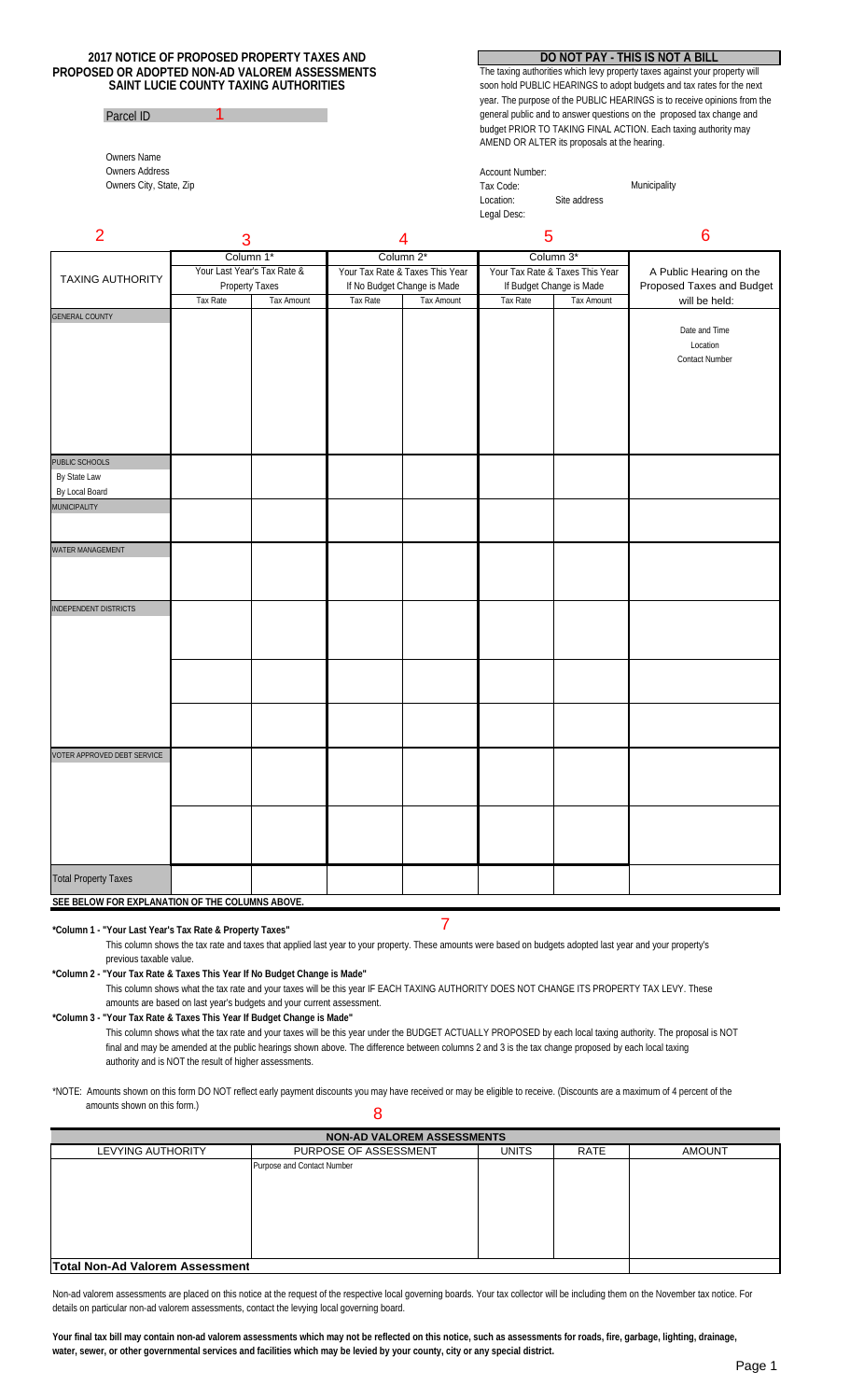

#### **Michelle Franklin Certified Florida Appraiser**

#### Parcel ID

Tax Code:<br>
Location: Site address<br>
Site address

1

9

Legal Desc: Account Number:

# **Property Valuation**

| 10<br><b>Assessed Value</b><br><b>Taxable Value</b><br><b>Exemptions</b><br><b>Taxing Authority</b><br>This Year<br>Last Year<br>This Year<br>Last Year<br>This Year<br>Last Year<br>County<br><b>Public Schools</b><br>Municipality<br>Water Management<br><b>Independent Districts</b><br>Voter Approved Debt Service<br>13<br><b>Assessment Reductions</b><br>Value<br><b>Applies to</b><br>List each assessment reduction applicable to<br>property.<br>14<br><b>Exemptions*</b><br><b>This Year</b><br><b>Last Year</b><br><b>Applies to</b><br>List each exemption applicable to property<br>*Where more than one value exists, county value of exemption will be indicated<br>16<br>15<br>If you feel that the market value of your property is inaccurate or does not<br>If the property appraiser's office is unable to resolve the matter as to market<br>reflect fair market value, or if you are entitled to an exemption or<br>value, classification, or an exemption, you may file a petition for adjustment<br>with the Value Adjustment Board. Petition forms are available from the<br>classification that is not reflected on this form, contact the<br>Saint Lucie County Property Appraiser at:<br>County Property Appraiser or online at www.paslc.org and must be filed<br>2300 Virginia Ave, Rm 121, Fort Pierce, FL 34982<br>ON OR BEFORE:<br>or (772) 462-1021<br>(Date) | <b>Market Value</b> | <b>Last Year</b> |  |  | <b>This Year</b> |  |  |  |
|---------------------------------------------------------------------------------------------------------------------------------------------------------------------------------------------------------------------------------------------------------------------------------------------------------------------------------------------------------------------------------------------------------------------------------------------------------------------------------------------------------------------------------------------------------------------------------------------------------------------------------------------------------------------------------------------------------------------------------------------------------------------------------------------------------------------------------------------------------------------------------------------------------------------------------------------------------------------------------------------------------------------------------------------------------------------------------------------------------------------------------------------------------------------------------------------------------------------------------------------------------------------------------------------------------------------------------------------------------------------------------------------------|---------------------|------------------|--|--|------------------|--|--|--|
|                                                                                                                                                                                                                                                                                                                                                                                                                                                                                                                                                                                                                                                                                                                                                                                                                                                                                                                                                                                                                                                                                                                                                                                                                                                                                                                                                                                                   |                     |                  |  |  |                  |  |  |  |
|                                                                                                                                                                                                                                                                                                                                                                                                                                                                                                                                                                                                                                                                                                                                                                                                                                                                                                                                                                                                                                                                                                                                                                                                                                                                                                                                                                                                   |                     |                  |  |  |                  |  |  |  |
|                                                                                                                                                                                                                                                                                                                                                                                                                                                                                                                                                                                                                                                                                                                                                                                                                                                                                                                                                                                                                                                                                                                                                                                                                                                                                                                                                                                                   |                     |                  |  |  |                  |  |  |  |
|                                                                                                                                                                                                                                                                                                                                                                                                                                                                                                                                                                                                                                                                                                                                                                                                                                                                                                                                                                                                                                                                                                                                                                                                                                                                                                                                                                                                   |                     |                  |  |  |                  |  |  |  |
|                                                                                                                                                                                                                                                                                                                                                                                                                                                                                                                                                                                                                                                                                                                                                                                                                                                                                                                                                                                                                                                                                                                                                                                                                                                                                                                                                                                                   |                     |                  |  |  |                  |  |  |  |
|                                                                                                                                                                                                                                                                                                                                                                                                                                                                                                                                                                                                                                                                                                                                                                                                                                                                                                                                                                                                                                                                                                                                                                                                                                                                                                                                                                                                   |                     |                  |  |  |                  |  |  |  |
|                                                                                                                                                                                                                                                                                                                                                                                                                                                                                                                                                                                                                                                                                                                                                                                                                                                                                                                                                                                                                                                                                                                                                                                                                                                                                                                                                                                                   |                     |                  |  |  |                  |  |  |  |
|                                                                                                                                                                                                                                                                                                                                                                                                                                                                                                                                                                                                                                                                                                                                                                                                                                                                                                                                                                                                                                                                                                                                                                                                                                                                                                                                                                                                   |                     |                  |  |  |                  |  |  |  |
|                                                                                                                                                                                                                                                                                                                                                                                                                                                                                                                                                                                                                                                                                                                                                                                                                                                                                                                                                                                                                                                                                                                                                                                                                                                                                                                                                                                                   |                     |                  |  |  |                  |  |  |  |
|                                                                                                                                                                                                                                                                                                                                                                                                                                                                                                                                                                                                                                                                                                                                                                                                                                                                                                                                                                                                                                                                                                                                                                                                                                                                                                                                                                                                   |                     |                  |  |  |                  |  |  |  |
|                                                                                                                                                                                                                                                                                                                                                                                                                                                                                                                                                                                                                                                                                                                                                                                                                                                                                                                                                                                                                                                                                                                                                                                                                                                                                                                                                                                                   |                     |                  |  |  |                  |  |  |  |
|                                                                                                                                                                                                                                                                                                                                                                                                                                                                                                                                                                                                                                                                                                                                                                                                                                                                                                                                                                                                                                                                                                                                                                                                                                                                                                                                                                                                   |                     |                  |  |  |                  |  |  |  |
|                                                                                                                                                                                                                                                                                                                                                                                                                                                                                                                                                                                                                                                                                                                                                                                                                                                                                                                                                                                                                                                                                                                                                                                                                                                                                                                                                                                                   |                     |                  |  |  |                  |  |  |  |
|                                                                                                                                                                                                                                                                                                                                                                                                                                                                                                                                                                                                                                                                                                                                                                                                                                                                                                                                                                                                                                                                                                                                                                                                                                                                                                                                                                                                   |                     |                  |  |  |                  |  |  |  |
|                                                                                                                                                                                                                                                                                                                                                                                                                                                                                                                                                                                                                                                                                                                                                                                                                                                                                                                                                                                                                                                                                                                                                                                                                                                                                                                                                                                                   |                     |                  |  |  |                  |  |  |  |
|                                                                                                                                                                                                                                                                                                                                                                                                                                                                                                                                                                                                                                                                                                                                                                                                                                                                                                                                                                                                                                                                                                                                                                                                                                                                                                                                                                                                   |                     |                  |  |  |                  |  |  |  |
|                                                                                                                                                                                                                                                                                                                                                                                                                                                                                                                                                                                                                                                                                                                                                                                                                                                                                                                                                                                                                                                                                                                                                                                                                                                                                                                                                                                                   |                     |                  |  |  |                  |  |  |  |
|                                                                                                                                                                                                                                                                                                                                                                                                                                                                                                                                                                                                                                                                                                                                                                                                                                                                                                                                                                                                                                                                                                                                                                                                                                                                                                                                                                                                   |                     |                  |  |  |                  |  |  |  |
|                                                                                                                                                                                                                                                                                                                                                                                                                                                                                                                                                                                                                                                                                                                                                                                                                                                                                                                                                                                                                                                                                                                                                                                                                                                                                                                                                                                                   |                     |                  |  |  |                  |  |  |  |
|                                                                                                                                                                                                                                                                                                                                                                                                                                                                                                                                                                                                                                                                                                                                                                                                                                                                                                                                                                                                                                                                                                                                                                                                                                                                                                                                                                                                   |                     |                  |  |  |                  |  |  |  |
|                                                                                                                                                                                                                                                                                                                                                                                                                                                                                                                                                                                                                                                                                                                                                                                                                                                                                                                                                                                                                                                                                                                                                                                                                                                                                                                                                                                                   |                     |                  |  |  |                  |  |  |  |
|                                                                                                                                                                                                                                                                                                                                                                                                                                                                                                                                                                                                                                                                                                                                                                                                                                                                                                                                                                                                                                                                                                                                                                                                                                                                                                                                                                                                   |                     |                  |  |  |                  |  |  |  |
|                                                                                                                                                                                                                                                                                                                                                                                                                                                                                                                                                                                                                                                                                                                                                                                                                                                                                                                                                                                                                                                                                                                                                                                                                                                                                                                                                                                                   |                     |                  |  |  |                  |  |  |  |
|                                                                                                                                                                                                                                                                                                                                                                                                                                                                                                                                                                                                                                                                                                                                                                                                                                                                                                                                                                                                                                                                                                                                                                                                                                                                                                                                                                                                   |                     |                  |  |  |                  |  |  |  |
|                                                                                                                                                                                                                                                                                                                                                                                                                                                                                                                                                                                                                                                                                                                                                                                                                                                                                                                                                                                                                                                                                                                                                                                                                                                                                                                                                                                                   |                     |                  |  |  |                  |  |  |  |
|                                                                                                                                                                                                                                                                                                                                                                                                                                                                                                                                                                                                                                                                                                                                                                                                                                                                                                                                                                                                                                                                                                                                                                                                                                                                                                                                                                                                   |                     |                  |  |  |                  |  |  |  |
|                                                                                                                                                                                                                                                                                                                                                                                                                                                                                                                                                                                                                                                                                                                                                                                                                                                                                                                                                                                                                                                                                                                                                                                                                                                                                                                                                                                                   |                     |                  |  |  |                  |  |  |  |
|                                                                                                                                                                                                                                                                                                                                                                                                                                                                                                                                                                                                                                                                                                                                                                                                                                                                                                                                                                                                                                                                                                                                                                                                                                                                                                                                                                                                   |                     |                  |  |  |                  |  |  |  |
|                                                                                                                                                                                                                                                                                                                                                                                                                                                                                                                                                                                                                                                                                                                                                                                                                                                                                                                                                                                                                                                                                                                                                                                                                                                                                                                                                                                                   |                     |                  |  |  |                  |  |  |  |
|                                                                                                                                                                                                                                                                                                                                                                                                                                                                                                                                                                                                                                                                                                                                                                                                                                                                                                                                                                                                                                                                                                                                                                                                                                                                                                                                                                                                   |                     |                  |  |  |                  |  |  |  |
|                                                                                                                                                                                                                                                                                                                                                                                                                                                                                                                                                                                                                                                                                                                                                                                                                                                                                                                                                                                                                                                                                                                                                                                                                                                                                                                                                                                                   | 17                  |                  |  |  |                  |  |  |  |

**Market Value:** Market (also called "just") value is the most probable sale price for your property in a competitive, open market. It is based on a willing buyer and a willing seller.

 taxing authorities. **Assessed Value:** Assessed value is the market value of your property minus any assessment reductions. The assessed value may be different for levies made by different

**Assessment Reductions:**

Properties can receive an assessment reduction for a number of reasons. Some of the common reasons are below.

- property are examples.  **•**There are limits on how much the assessment of your property can increase each year. The Save Our Homes program and the limitation for non-homestead
- **•**Certain types of property, such as agricultural land and land used for conservation, are valued on their current use rather than their market value.
- **•**Some reductions lower the assessed value only for levies of certain taxing authorities.

If your assessed value is lower than your market value because limits on increases apply to your property or because your property is valued based on its current use, the amount of the difference and reason for the difference are listed in the box titled "Assessment Reductions".

Exemptions: Exemptions that apply to your property are listed in this section along with its corresponding exemption value. Specific dollar or percentage reductions in assessed value may be applicable to a property based upon certain qualifications of the property or property owner. In some cases, an exemption's value may vary depending on the taxing authority. The tax impact of an exemption may also vary for the same taxing authority, depending on the levy (e.g., operating millage vs. debt service millage).

**Taxable Value:** Taxable value is the value used to calculate the tax due on your property. Taxable value is the assessed value minus the value of your exemptions and discounts.

Our *Promise* to You…<br>Superior Service Trusted Results **COOP** Phone Number Superior Service, Trusted Results

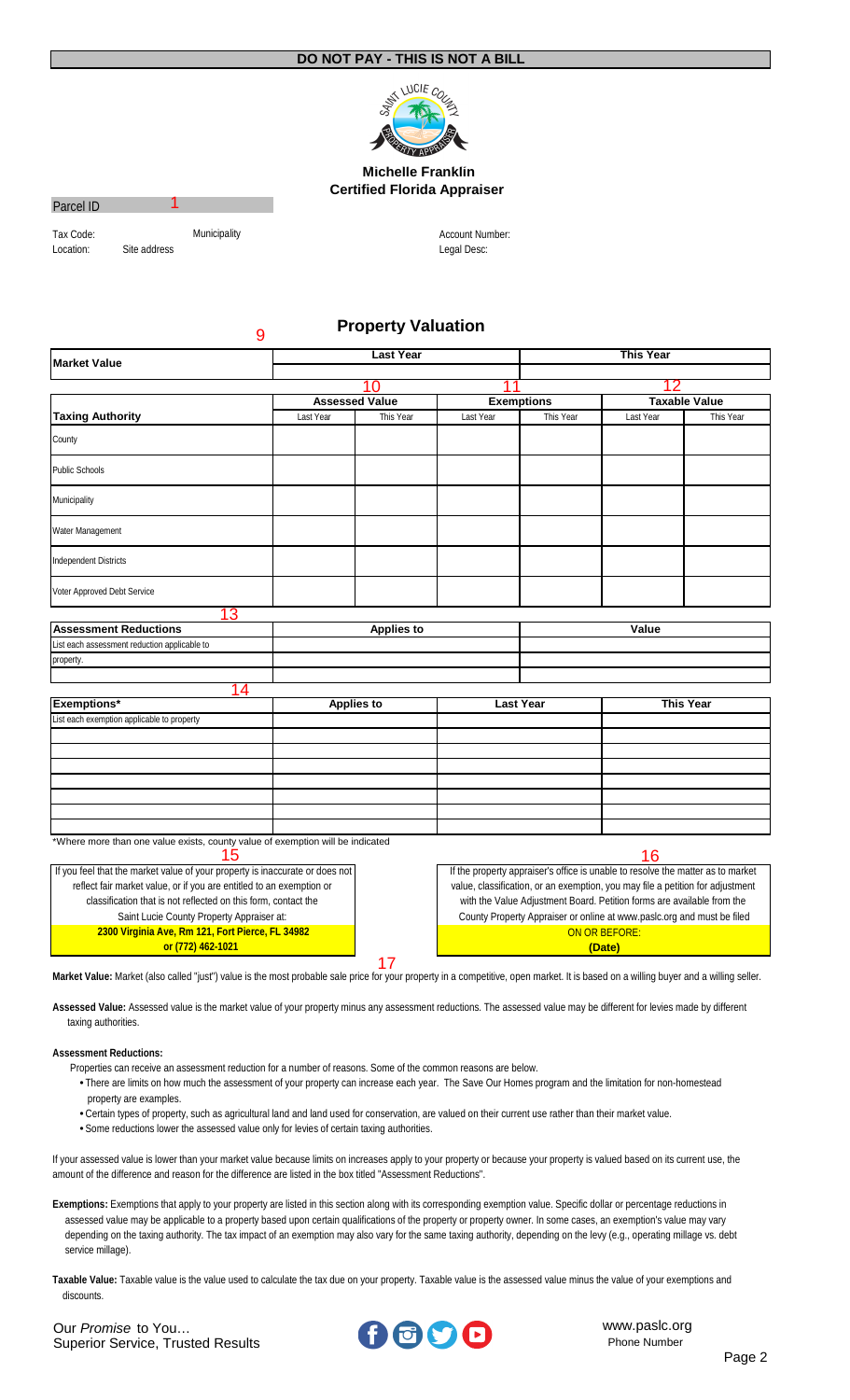#### 1 - Your Property Identifier

The parcel number or tangible personal property number identifies your property. The mailing address is the address where you will receive your tax bill. If there is an address change, please contact our office in writing. Also included is the legal description, appraisal area, and taxing district.

### 2 - Taxing Authority

This is a list of the local governmental agencies with the power to levy taxes. All taxing authorities will hold public hearings on their proposed budget for the upcoming year. This proposed budget determines the millage rate that is applied to your property's taxable value.

## 3 - Your Final Prior Years' Tax Rate

This is the final millage rate and tax for each taxing authority for the prior year. This is for informational purposes only, as the tax roll for last year has been certified and closed.

# 4 - Your Proposed Tax Rate (No Budget Change Made) aka Roll Back Rate

This is the proposed tax rate/tax if there is no budget change or property tax levy by each of the taxing authorities. This amount reflects last year's budget against current year taxable value.

## 5 - Your Proposed Tax Rate (With Budget Change Made)

This information includes the millage rate and resulting tax amount that your taxing authorities proposed based on their new budgets. Your taxes for the current year will not be more than the total proposed amount at the bottom of this column, plus any non-ad valorem assessments (see # 8).

#### 6 - Scheduled Budget Hearings

In this column each taxing authority provides a scheduled budget hearing date, time, and contact information. If you have any questions, concerns, or wish to discuss the amount or use of taxes, we strongly encourage you to attend the hearings, or call your local taxing authority.

#### 7 - Column Descriptions

This provides you with an in-depth explanation of the columns above.

#### 8 - Your Non-Ad Valorem Assessments

This section will reflect any non-ad valorem assessments you have on your property. Non-ad valorem assessments are based on a rate schedule set by each governing body. They are not based on the value of your property.